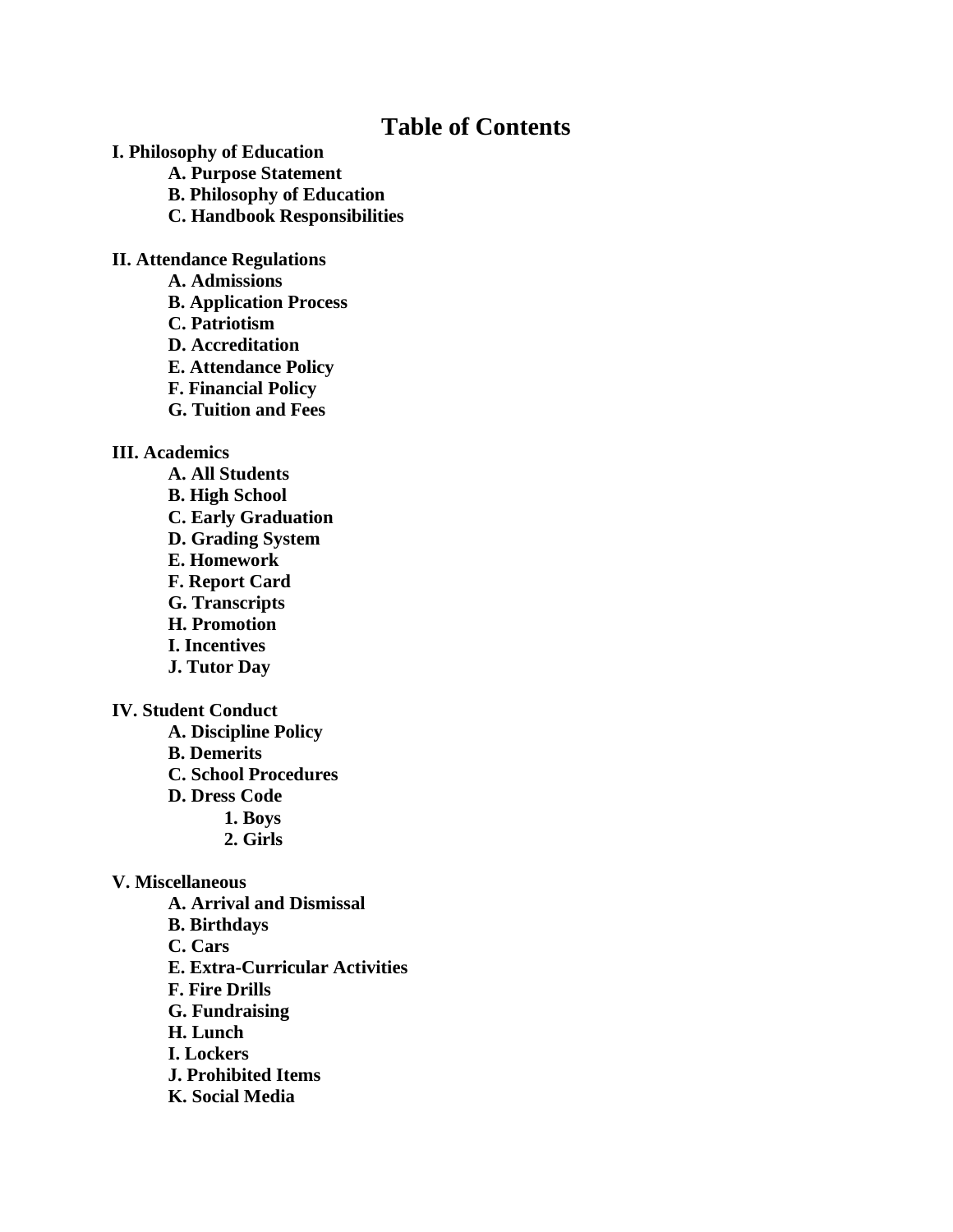**L. Student Areas M. Student Health N. Student Supplies O. Transportation**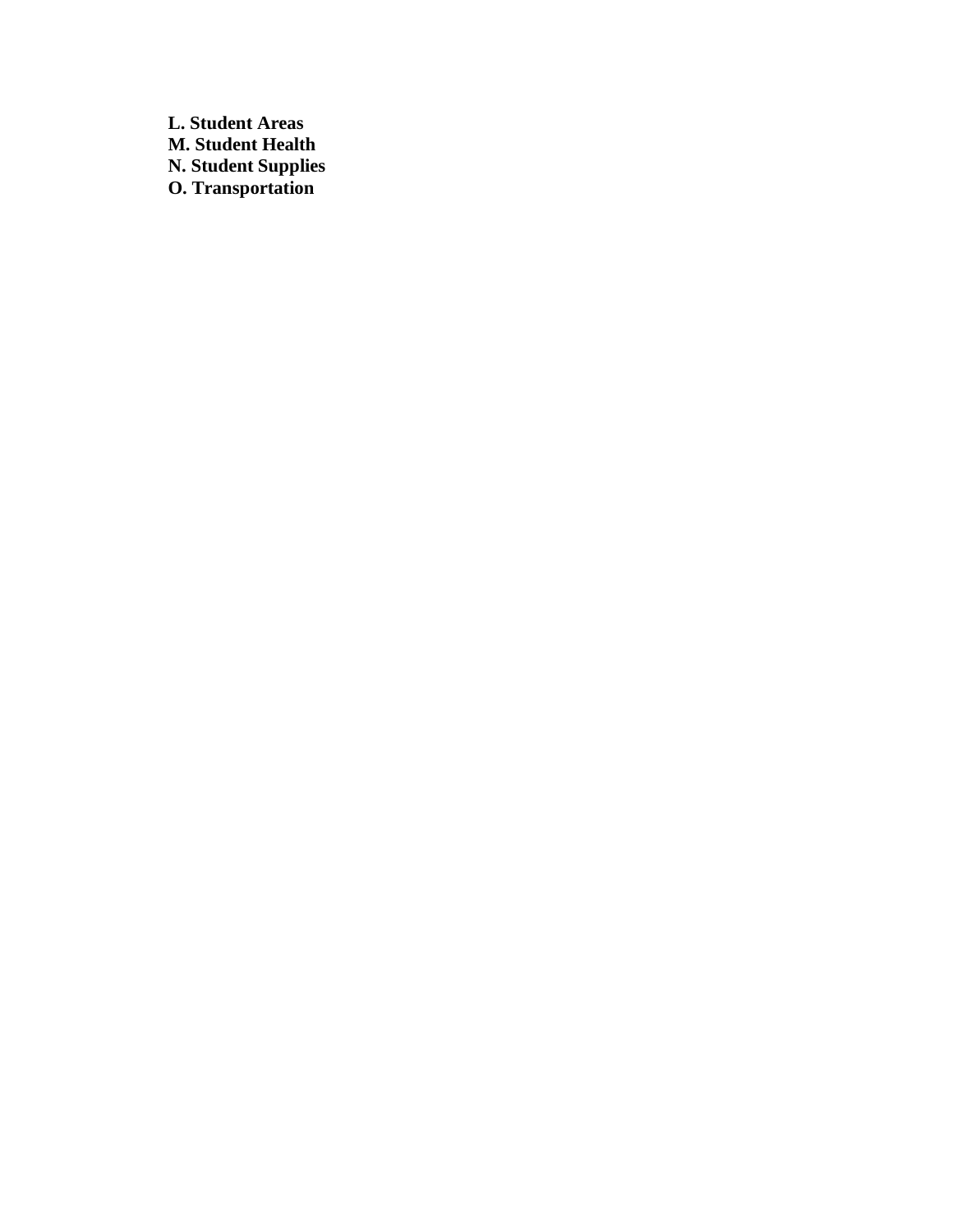# **Philosophy of Education**

### **Purpose Statement**

*To assist parents in carrying out God's command to train their children by providing a God-centered and complete education.* 

# **Philosophy of Education:**

Our desire at Temple Christian Academy is to fulfill the Scriptural teaching of Deuteronomy 6:5-7a: *And thou shalt love the Lord thy God with all thine heart, and with all thine soul, and with all thy might. And these words, which I command thee this day, shall be in thine heart: And thou shalt teach them diligently unto thy children.* 

An education without the presence of God and His Word is insufficient, and incomplete. It is the parent's responsibility to ensure their child is educated thoroughly. TCA strives not only to provide an excellent academic education, but also to build strong, Godly leaders with exceptional character.

TCA is an extension of the Christian home. It is not meant to replace parental teaching and discipline, nor to overstep parental authority. Rather our goal is to come alongside the parents, and assist them in following God's command to, "train up a child in the way he should go…" in Proverbs 22:6 by providing a Bible-centered education, and God-honoring atmosphere.

TCA is a ministry of Ada Baptist Temple. Thus the school is accountable to the church, and dependent on the church for its direction. The School requires the students to faithfully ad regularly attend a local, Bible believing church.

### **Handbook Responsibilities**

Parents and students are held responsible for information, policies, and guidelines found in the Parent/Student Handbook. Each family is to read the Parent/Student Handbook in its entirety before the start to a new school year. Both parents/guardians and the student will be required to sign the Handbook, expressing their agreement to uphold the standards and philosophies of Temple Christian Academy.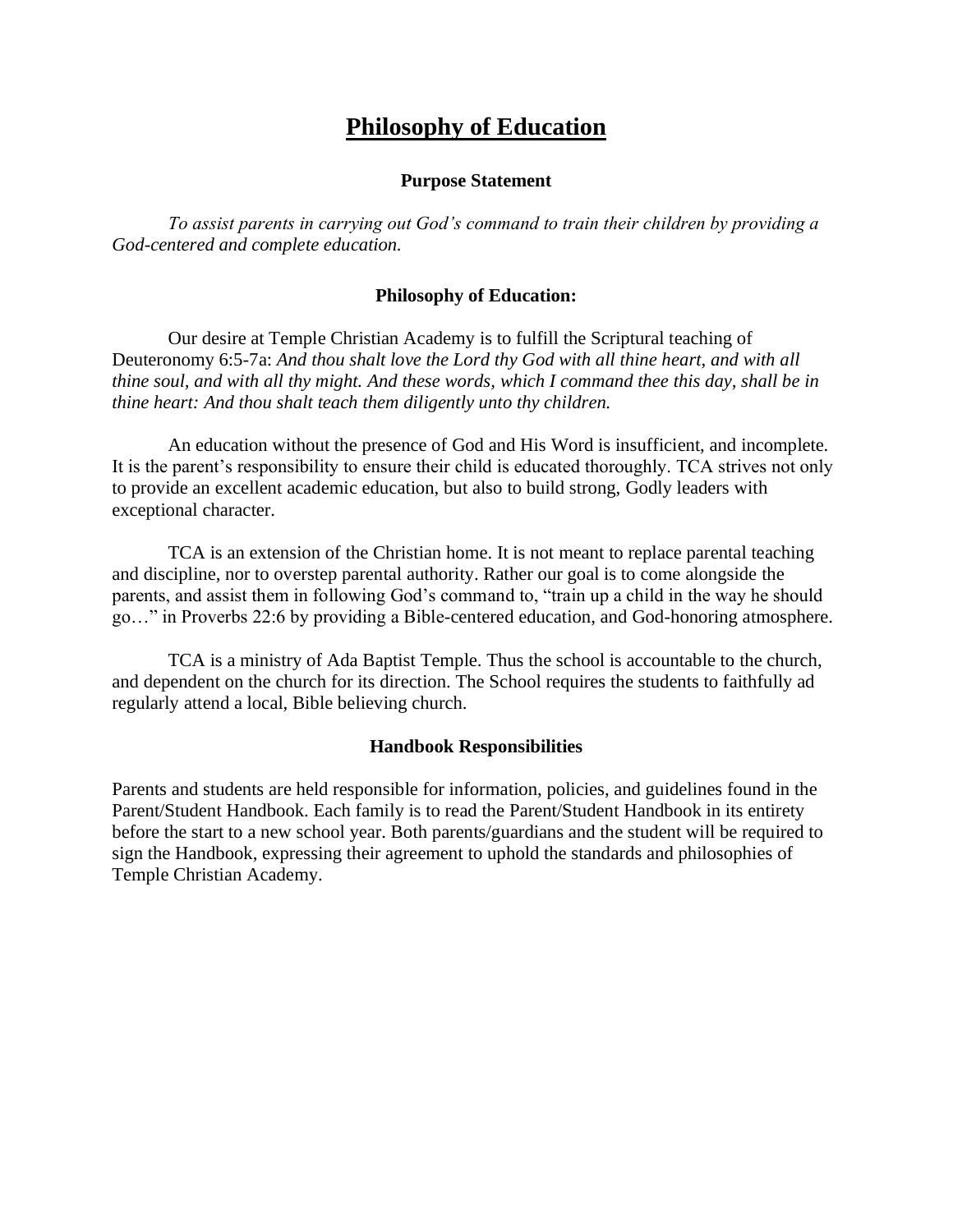# **Attendance Regulations**

# **Admissions**

Temple Christian Academy will for the foreseeable future enroll only students who, they themselves or their parents, are faithful members of Ada Baptist Temple.

Temple Christian Academy admits students of any race, color, national and ethnic origin to all the rights, privileges, programs, and activities generally accorded or made available to students at the school. It does not discriminate on the basis of race, color, national or ethnic origin in administration of its educational or admission policies.

Temple Christian Academy accepts applicants enrolling in 1st through 12<sup>th</sup> grade. To be eligible for kindergarten enrollment, the student must be five years old by December 1<sup>st</sup> and show proper readiness to begin school. Readiness tests will be given to all prospective kindergarten students in the summer prior to the school year. In the event that a prospective kindergarten student does not pass the kindergarten readiness test. TCA reserves the right to require a student to wait one year before being accepted for enrollment in the program.

Students that exhibit extreme behavioral problems for a period of time. This may include substance abuse, running away from home, being arrested, etc. A student who engages in these activities while enrolled, will be dismissed. The school will not accept applicants who are married or engaged, likewise students may not become engaged or married while enrolled. TCA will not retain or accept students over twenty years of age.

Temple Christian Academy recognizes that it cannot meet the education needs of all children. Our school offers Christian training, but is in no way designed to be a correctional institution for problems that arise beyond those usually encountered in average school children. As such, we are not equipped or staffed to meet the needs of students with severe educational, behavioral and emotional disabilities.

# **Application Process**

# **Step One**

- Read the Handbook
- Bring the Following to Ada Baptist Temple. 12800 County Road 3670, Ada OK 74820
	- o Enrollment Form \$50.00 check for registration
	- o Pastoral reference form
	- o Standard of Conduct Form (12 years and up)
	- o Record of Immunization Form (shots)
	- o Application for enrollment

# **Step Two**

• Schedule an appointment for both the student and the parents to meet with the pastor and principal for an interview to determine if the student will be accepted.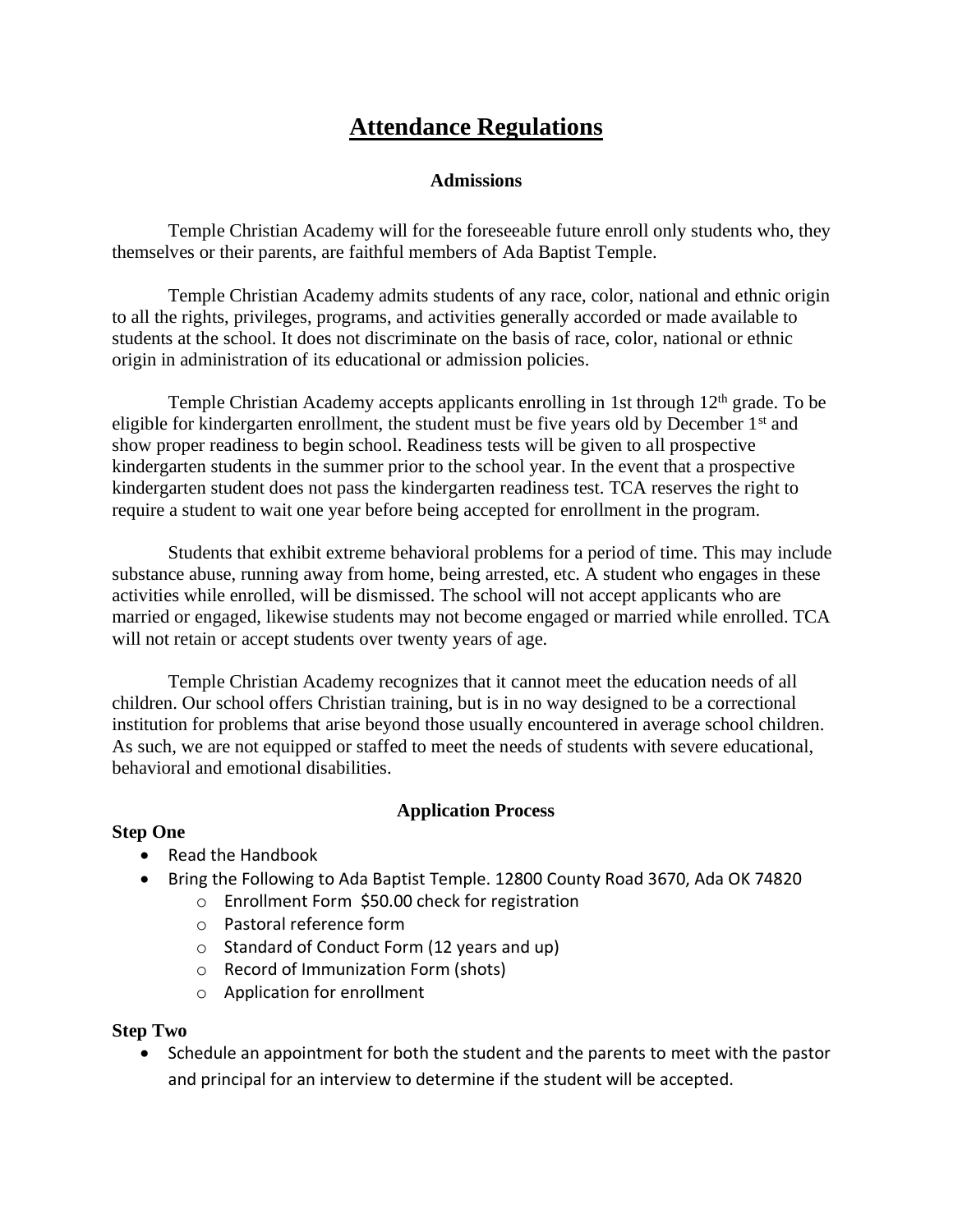# **Step Three**

• If your child is accepted schedule an appointment for your child's diagnostic testing. This will determine his individualized plan of study. After testing is done TCA will order the appropriate PACE's for your student.

# **Patriotism**

# PLEDGE OF ALLEGIANCE TO THE AMERICAN FLAG

*I pledge allegiance to the flag of the United States of America, and to the Republic for which it stands, one nation under God, indivisible, with liberty and justice for all.* 

# PLEDGE OF ALLEGIANCE TO THE CHRISTIAN FLAG

*I pledge allegiance to the Christian flag, and to the Savior for Whose kingdom it stands, one Savior, crucified, risen, and coming again, with life and liberty for all who believe.* 

### PLEDGE OF ALLEGIANCE TO THE BIBLE

I pledge allegiance to the King James Bible, God's Holy Word. I will make it a lamp unto my feet, and a light unto my path. I will hide its words in my heart that I might not sin against God.

### **Accreditation**

Accreditation by a state governmental agency is an administrative mechanism designed to ascertain uniform education for all children in public schools. It was established as a governmental means of causing local public school districts to provide what state educational agencies determine as minimum academic and facility standards for all schools. Accreditation teams, therefore, investigate and approve or disapprove facilities and curriculum in educational institutions according to the criteria developed by secular educational administrators who may or may not be Christians.

Accreditations of a private Christian school are not necessary for a graduate who wishes to enroll in a college or university. Registrars of institutions are interested in the academic merits of students, not in the name of their school of graduation. They evaluate each applicant's academic aptitude through nationally standardized tests.

Temple Christian Academy does not seek accreditation by a governmental agency or any outside institution. If accreditation was sought, we would be required to teach from textbooks adopted by the state, which propose numerous teaching contrary to Scripture. It would be unreasonable for parents to withdraw a student from a public school with its academic and moral ills, only to place them in a private institution with the same curriculum, methods, and objective. Although we do not seek outside accreditation, Temple Christian Academy strives to provide the highest possible academic program.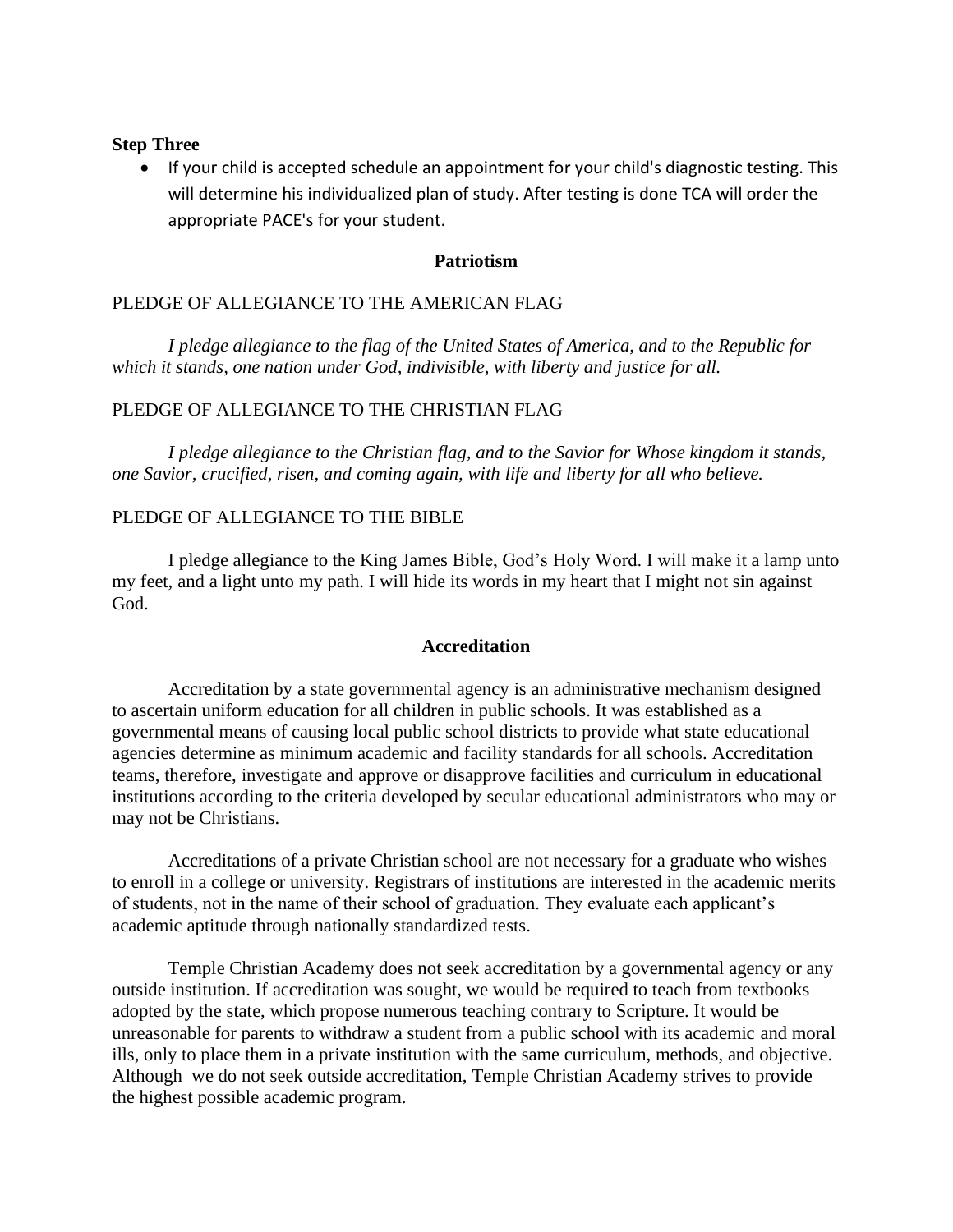### **Attendance Policy**

#### **Absences**

There are no excused absences except for student illness, death in the immediate family, attendance to an Ada Baptist Temple Church event, or doctor and dentist appointments. Excessive unexcused absences may result in dismissal from school. No refunds on tuition are made because of absences.

If a child will be absent, the parent must send a note or email explaining the absence in advance. If they are unable to attend due to health or an emergency, the parent should contact the principal before 8:00 AM. Work that is missed due to poor health or an emergency will be sent home upon returning to class and given one day per day missed to be completed and turned in.

Students that are too ill to attend school must present a doctor's note to their teacher if absent for more than one consecutive school day. If a note is not given, then all associated absences will be recorded as unexcused.

Family vacations and trips should be scheduled during school vacations since it is often difficult for a child to make up work missed during an absence. If a student finds that an unexcused absence will be unavoidable, he should see his teacher several school days in advance to receive necessary make up work before the absence. Some make -up work will be required to be submitted prior to the absence. Other missed work will be given following the student's return and allowed 1 day per day absent to be completed and submitted. Work not completed or received within that time will receive a zero.

Parents are responsible to communicate any absence, early departure, or late arrival to their child's teacher in person or in writing. Teachers are not responsible for confirming related information from the student to his/her parent. 5 unexcused absences will be allowed per semester without penalty. After receiving 5, a student will see a grade reduction of one percent per subject for every additional day classified as unexcused within that semester. Ex. Fall Semester  $= 7$ (total) unexcused absences 2% reduction to the final grade in each subject

### **Financial Policy**

It is essential to fully understand Temple Christian Academy's financial policies. If you are uncertain about any matter at all, please call the school immediately and do not hesitate on these matters. Everyone benefits when Christian school polices on collecting tuition are followed.

Tuition will be billed monthly over a 10 month period from August to May. Parents may also pay the full year's tuition up front if they desire. Tuition will be billed on the 1<sup>st</sup> of every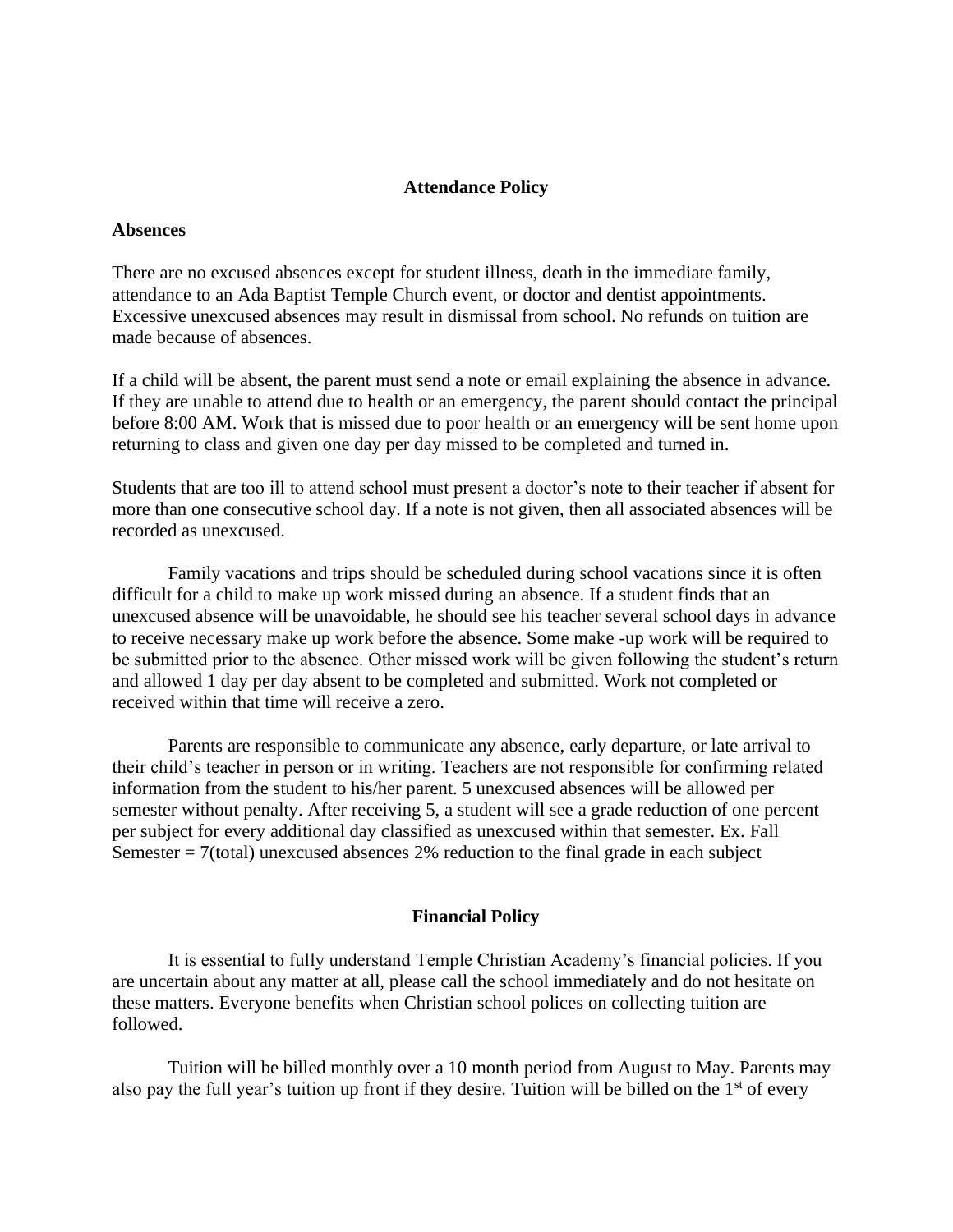month, and is due by  $3:30 \text{pm}$  on the  $15^{\text{th}}$  of each month. If payment is not made by  $3:30 \text{pm}$  on the 15th, a late fee of \$25 will be added on top of that month's tuition. If payment has still not been 7 days after the 15<sup>th</sup>, the student will be withdrawn from the school. There will also be a \$25 fee for any returned checks.

Payment may be made by check, cash, or online. There is a link on the church's website (Adabaptist.com) where parents may pay their bill. Payments made to Temple Christian Academy are given in exchange for the service of academic instruction that is provided. As a result, tuition payments and fees are not tax deductible and all checks should be made payable to Temple Christian Academy.

# **Tuition and Fees**

# **FEE SCHEDULE 2022 - 2023 SCHOOL YEAR**

| <b>Registration Fee (Non-Refundable):</b>                                           |    |           |
|-------------------------------------------------------------------------------------|----|-----------|
| Paid at time of application                                                         | \$ | 50.00     |
| Curriculum:                                                                         |    |           |
|                                                                                     |    |           |
| If paid by June $1st$ (15% discount)                                                |    | \$ 300.00 |
| If paid monthly on a 10 month plan                                                  |    | 35.00     |
| Repeat PACES (as needed)                                                            | S  | 5.00      |
| * Additional curriculum may be required depending on the students grades and needs. |    |           |

### **Tuition:**

|       | Annually per student <b>K-12th grade</b>                               |     | \$2,250.00 |  |
|-------|------------------------------------------------------------------------|-----|------------|--|
|       | If paid monthly on a 10 month plan                                     |     | \$250.00   |  |
| Misc: |                                                                        |     |            |  |
|       | Paid monthly on a 10 month plan                                        | SS. | 15.00      |  |
|       | (This covers Insurance, Furniture, Materials, Computer, Internet. Ect) |     |            |  |

### **Extracurricular Activities:**

Extracurricular activities are not required and therefore paid by the parent outside of the regular school bill. This Includes, but not limited to, Music, Interscholastic Sports, Conventions, Field Trips.

# **MONTHLY PAYMENT PLAN EXAMPLE FOR ONE STUDENT: (Payment plan is based on a 10 month school year from August to May)**

| Curriculum     |                       | 35.00        |
|----------------|-----------------------|--------------|
| <b>Tuition</b> |                       | \$250.00     |
| <b>Misc</b>    |                       | <b>15.00</b> |
|                | <b>Total \$300.00</b> |              |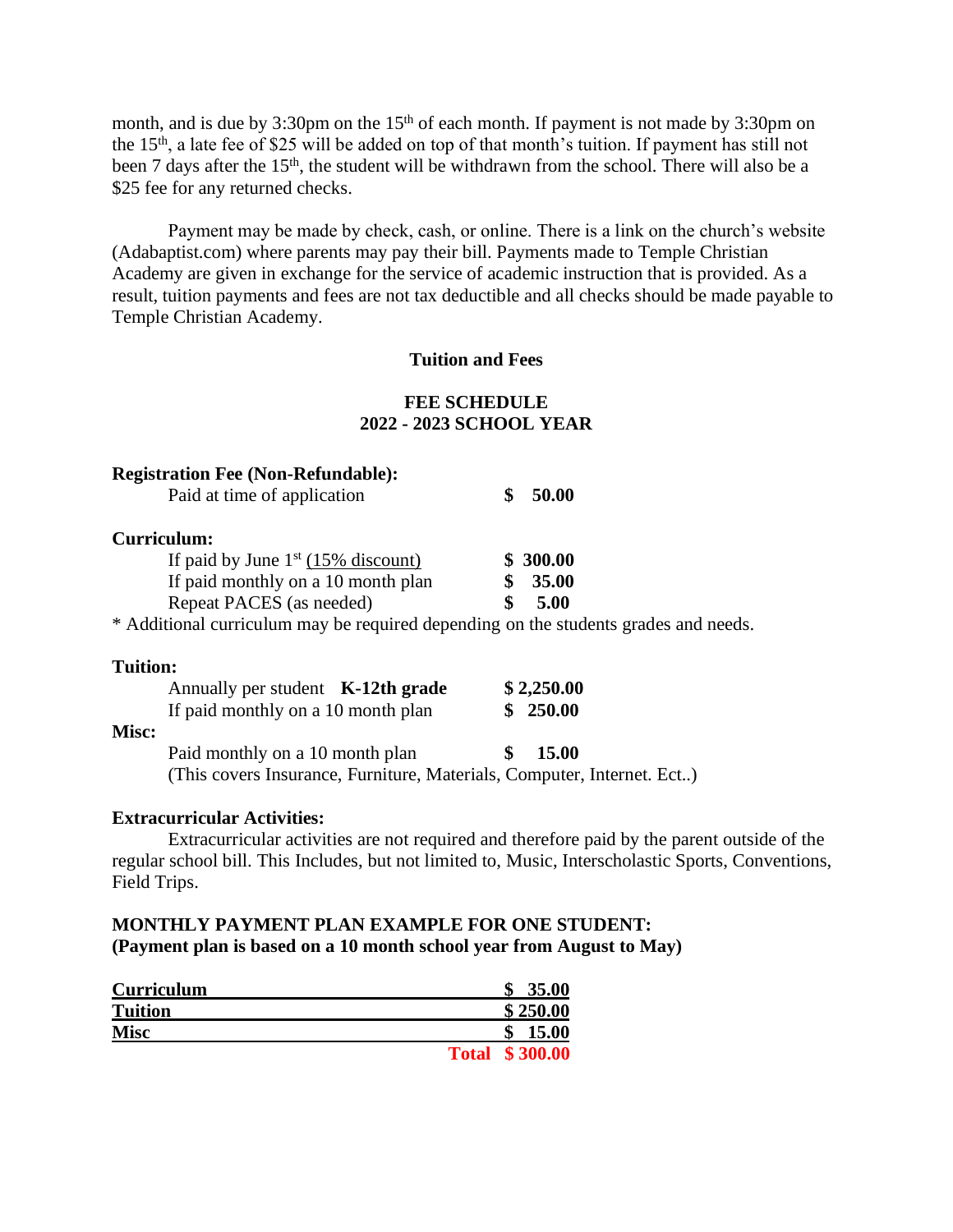# **Additional Fees**

- Repeated Pace Fee \$5 (See academic policy)
- Late Pick Up Fee \$5 \$15 (See arrival and dismissal policy)
- Property Damages Fee (To be assessed at time of incident)
- Detention Fee \$5-10 (See discipline policy)

# **Academics**

# **All students**

- Physical education is required for all students.
- Every effort will be made to offer the subjects for each course of study. However, if a subject required for a course of study is not available, the student will be assigned an additional elective to make up for the credit.
- After a projection has been determined, courses may not be dropped after the start of the school year.
- Bible is required of all students while in attendance at our school. Transferring freshmen or sophomores must complete all four credits of Bible. Transferring juniors must complete a minimum of three credits of Bible. Transferring seniors must complete a minimum of two years of Bible.
- Transferring students are required to still achieve the minimum total credits for the course of study that they select. Transfer credits count toward the number of credits earned.
- All students must take the American College Test (ACT) or Scholastic Aptitude Test (SAT) before graduation.
- Graduating seniors are required to attend the commencement service. Those who fail to attend will not receive recognition during the service. The Principal must be contacted as soon as possible in the event of unavoidable circumstances for any exceptions.
- Students who have attended school for a total of thirteen (13) years but have not accumulated the required credits for graduation will be eligible to receive a Certificate of Attendance at the commencement service.

# **High school Students**

Every graduate of Temple Christian Academy receives a diploma. However, students may complete one of three academic courses of study: General, College Preparatory, or Honors.

# **Early Graduation/ Early Completion**

Early graduation is not recommended. It is better for students to remain in school and continue their personal preparation than to be graduating at an age too immature for college or employment. In like manner, early spring completion is not recommended either. Students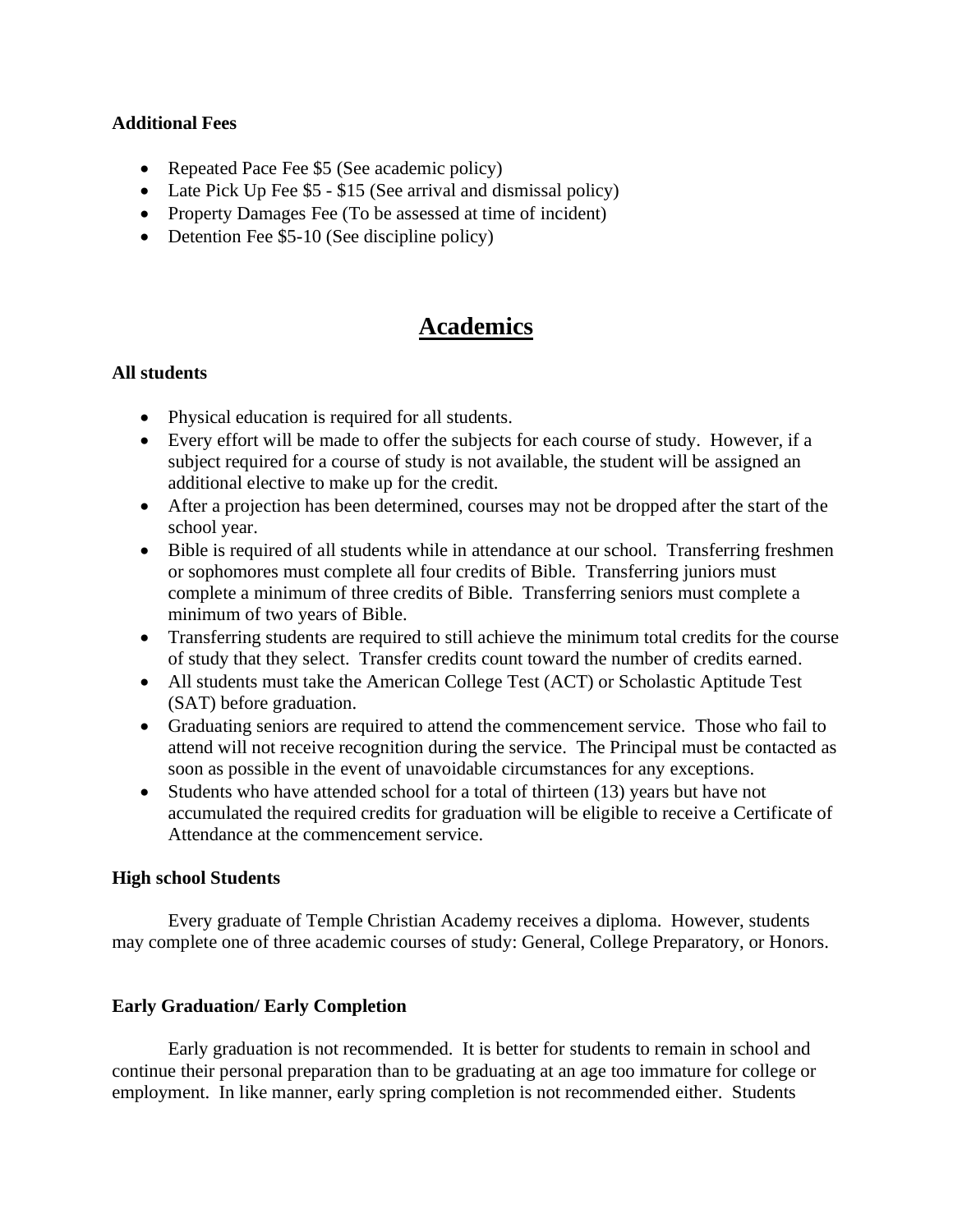finishing school early during the school year miss out on important activities, deprive the school of essential student leadership, and hurt student morale.

Early graduation and early completion are permissible only for students who have attained the age of 16 and completed the Honors Course of Study. Bill for tuition and fees will be for the entire year, regardless of when the student completes his program. Other students finishing their programs early are required to remain in attendance and take additional courses to further their education.

### **Grading System**

Each year, each student at TCA is given an academic projection that outlines the expectations for that student's academic progress for the given school year. With the exception of some high school classes, each course is comprised of 12 PACES. Students are expected to complete three PACES per quarter, per subject, in order to complete a year's worth of work in each subject. After a projection has been determined, courses may not be dropped after the start of the school year.

The grading system is designed to give a true indication of the student's progress or lack thereof. Progress Reports will be sent home with the students on the Wednesday following the end of each quarter. Reports will be issued at the end of the year only after accounts have been paid in full.

Only passing grades (80% or higher) are recorded and averaged to compute grades for Progress Reports and Academic Records. The 80 percent requirement for passing PACEs and classes is a built-in success factor.

The following grade scale is used:

| <b>Letter Grade:</b> |
|----------------------|
| $A+$                 |
| A                    |
| $A -$                |
| $B+$                 |
| B                    |
| $B -$                |
| $C+$                 |
| $\mathcal{C}$        |
| C-                   |
|                      |

A student's GPA is based on a three-point scale. Each "A" is worth 3 points. Each "B" is worth 2 points. Each "C" is worth 1 point. Adding the total points for all completed courses and dividing by the total number of courses yields the student's grade-point average.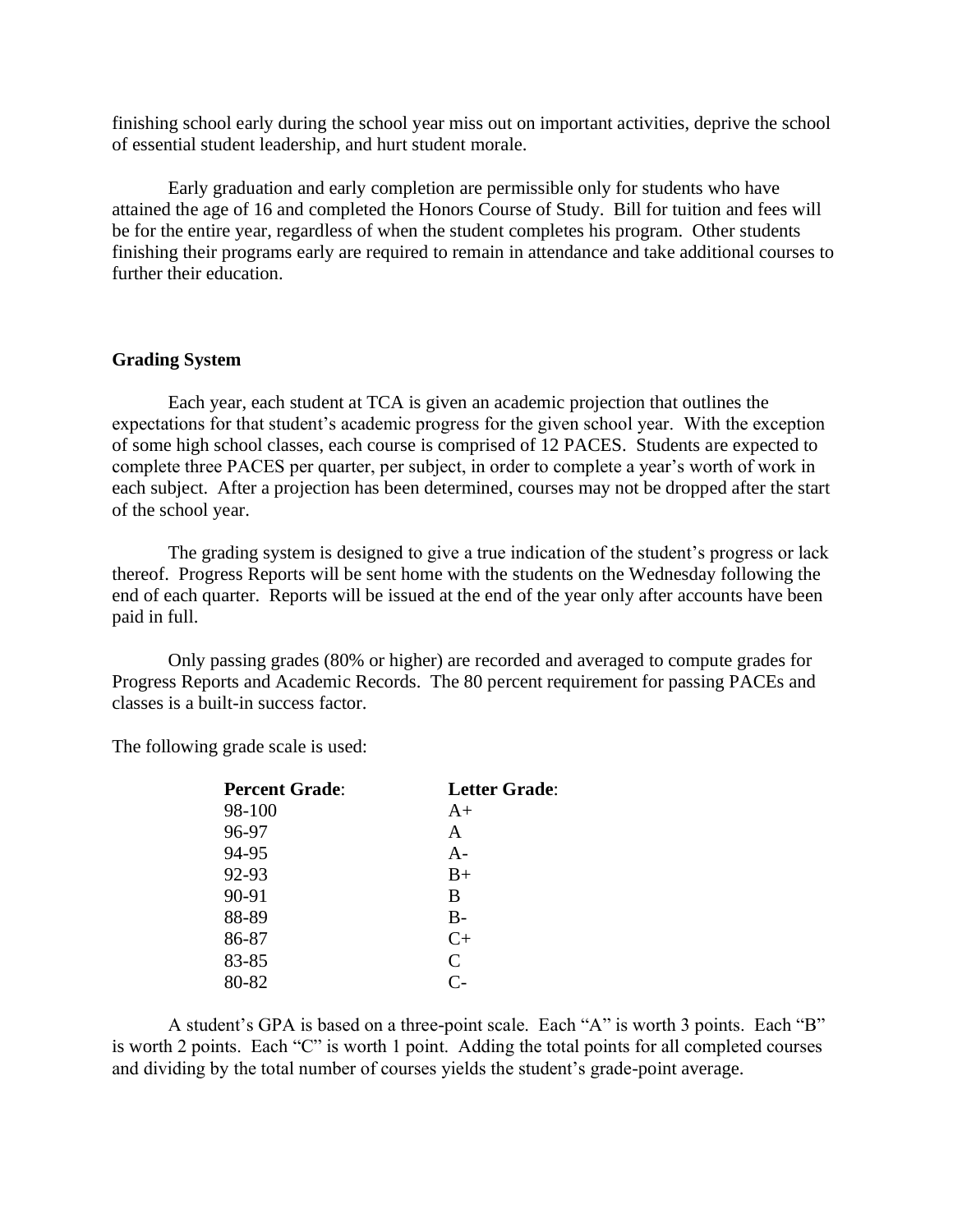Students are recognized for superior academic achievement with the Honor Roll and various other quarterly and annual awards. When a student receives below an 80% on a PACE test, he is required to repeat that PACE. At the Supervisor's discretion, it is recommended that he only take 5-8 school days to complete the repeat PACE. In addition, the score on the repeat PACE will not exceed 90%

### **Homework**

Any work or goals not completed that day is considered homework. Each student is required to complete his homework assignments before the next school day.

We do request parents' full cooperation in seeing that the assignments are completed. Failure to complete homework will affect the student's daily grade and student will receive demerits.

### **Report Cards**

A report card will be given out at the end of each quarter. Parents must review it, sign it and turn it back in to the school office.

### **Transcripts**

Graduates should allow a minimum of two weeks after the end of the semester before official transcripts will be released. A transcript request form may be obtained from the school office and must be submitted before an official copy will be made available.

### **Promotion**

At Temple Christian Academy, students are generally grouped according to age. However, there are basic steps a student must achieve in order to progress from one grade to the next. With our curriculum, we generally consider 12 PACEs to be a year's work in a given subject, with some slight variations in high school courses. Students who become six PACEs or more behind in core curriculum subjects may not be promoted to the next grade, but will instead repeat their current grade.

### **INCENTIVES**

A privilege system of "TCA" will be utilized. The student will display the privileges earned in his office.

**T** Eligible for extracurricular activities Once attained, it will be kept for the rest of the quarter.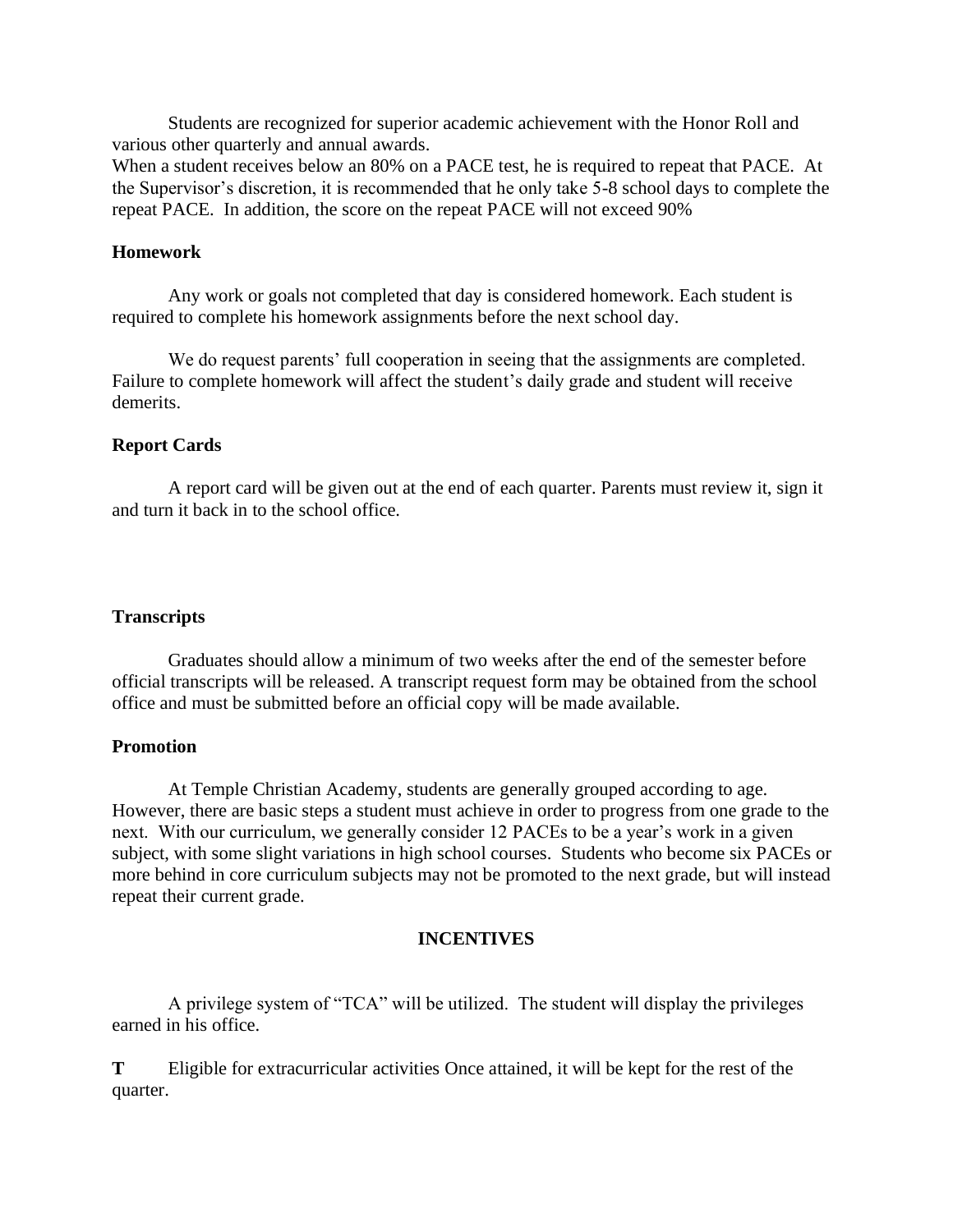Requirements:

- Previous quarter's work finished on schedule (including having taken the SAT achievement test when offered)
- Previous quarter's monthly Scripture recited
- No more than 4 detentions in previous quarter

New students or those not eligible by the end of the previous quarter may gain their "C" activity privilege after the 3rd week of the quarter if they:

- Are academically on schedule
- Have recited the most recent monthly Scripture
- Have no more than 4 detentions

**TC** Indicates that a student is presently on schedule in his work. This privilege is evaluated at the end of 3rd, 6th, and 9th weeks of each quarter and may be lost and gained throughout the quarter based on whether or not the student is academically on schedule. It gives students all the

privileges of the "T" privilege plus the following:

- Opportunity to use the scoring station without permission
- Opportunity to use the computers without permission

**TCA** This privilege is granted to students in grades nine to twelve only. It indicates that the student is at least three weeks ahead of schedule in his work and is evaluated at the  $3<sup>rd</sup>$ ,  $6<sup>th</sup>$ , and 9<sup>th</sup> weeks of each quarter. It gives the student all of the privileges of "TC" as well as the following:

- May work on extracurricular or otherwise enjoyable activities during the day as long as the supervisor gives permission
- Friday off, if not involved in scheduled extracurricular activities

NOTE: TCA privileges are also granted to Honor Roll students for the first three weeks in the quarter following their achievement.

# **Tutor Days**

Students who are on or ahead of schedule will not be required to attend designated Tutor Day's. Those eligible for this privilege will be given a slip stating so by their supervisor.

Tutor days are not vacation days and are considered school days on the TCA school calendar.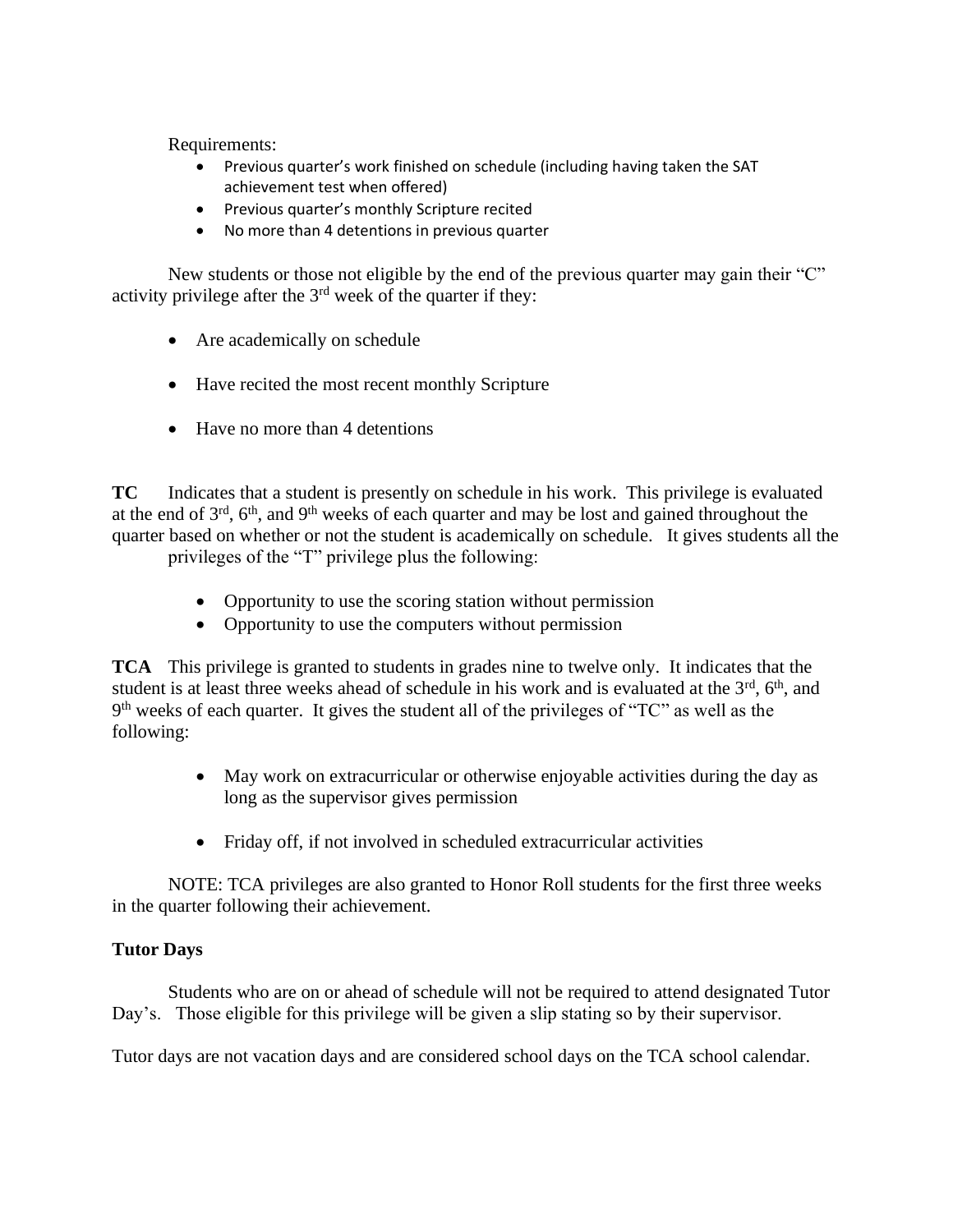Students who have earned privilege days and who earn a detention on the school day before privilege days begin will be required to serve the detention on the following Monday.

# **Student Conduct**

# **Discipline Policy**

Temple Christian Academy is not a corrective institution. Please do not enroll your child with the mindset that we will reform them. We work alongside the home; we do not take up the parents roll in discipline.

Every policy of TCA has been thought out and established for a reason. If your child comes home complaining about a rule or policy, please follow this procedure:

- 1. Give Temple Christian Academy the benefit of the doubt.
- 2. Realize that their reporting is emotionally biased, without all the information.
- 3. Contact the school for a more thorough investigation.

## **Demerits**

Discipline will be administered primarily in the form of demerits. Demerits will be issued whenever a student falls short of the school's expectations, and will be given out in categories. Should a student receive an excessive amount of demerits in any one category, they will receive a harsher from of discipline. The demerit scale is as follows:

- 30 demerits = 30 minute after school detention + \$5 fee
- $\bullet$  40 demerits = 40 minute after school detention + \$5 fee
- $\bullet$  50 demerits = 50 minute after school detention + \$10 fee
- $\bullet$  60 demerits = 60 minute after school detention + \$10 fee
- + 10 minutes detention for every 10 demerits received after 60
	- o Detention time exceeding 60 minutes will be divided between 2 days.

While there is no set amount of demerits a student can receive that will necessitate the child's withdrawal from the school, they do serve as a guideline of the student's obedience. If a student's attitude is not in accord with the school's policies, the parents will be called for a conference. If their attitude has not changed within a designated time period, parents will be asked to withdraw the child.

Students, especially those in high school, are expected to maintain a Godly testimony both inside and outside of school. While this does not mean they are to follow every rule of the academy at home, they are expected to maintain their Christian character. This includes abstaining from cheating, swearing, smoking, gambling, ungodly dancing, drinking alcoholic beverages, using or talking favorably about drugs, listening to ungodly music, dressing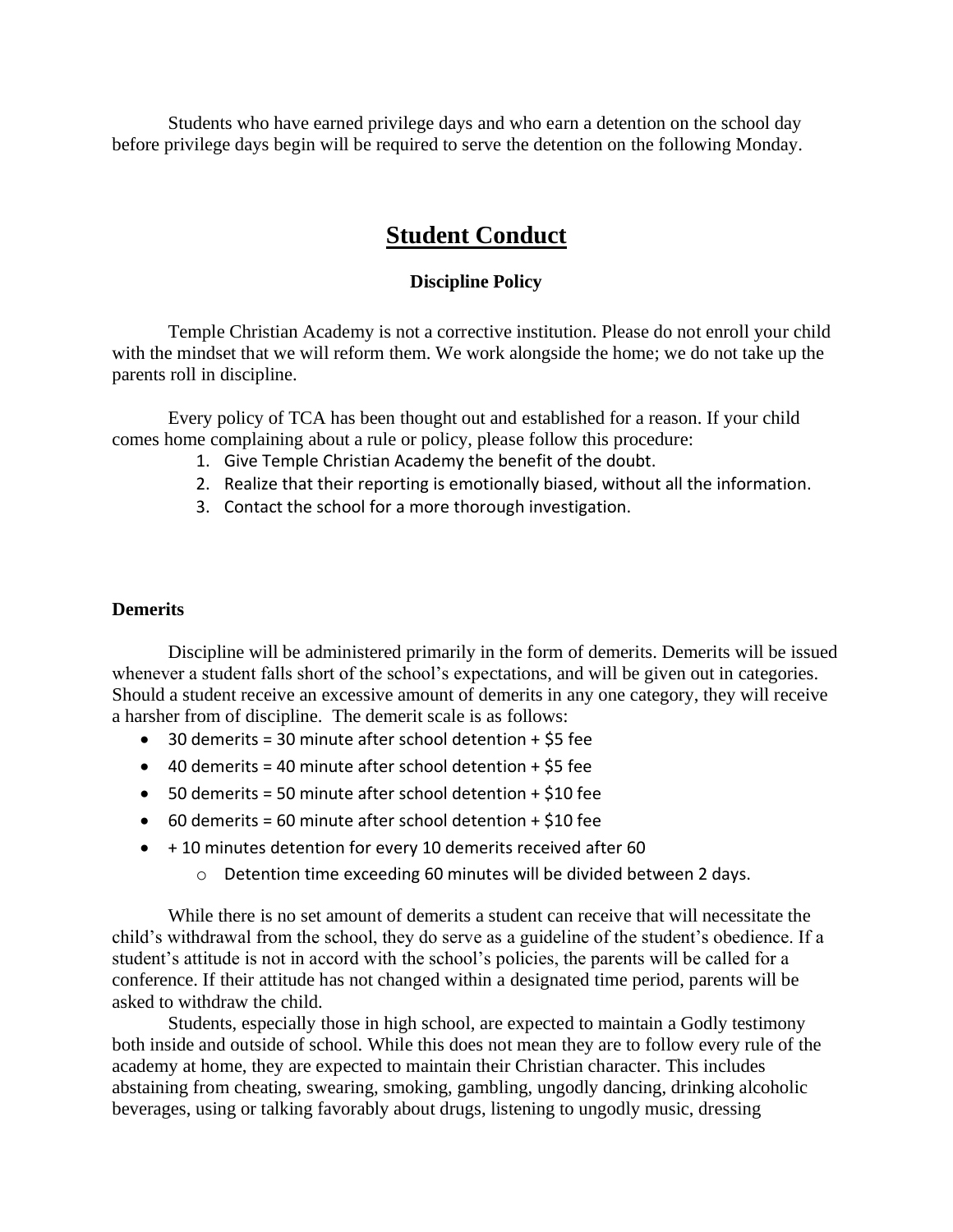immodestly, and using indecent language. If a student is found out to be involving themselves in such behavior, it is grounds for immediate dismissal.

If a student receives 30 demerits in a single day, regardless of category, they will receive an after school detention the following day. A detention slip will be sent home the day before detention to notify the parents. The slip must come back signed by a parent. Please do not write on the detention slip, if you have any questions please call the school. If the student brings back an unsigned slip, they will receive another detention. The detention will be served on the day the slip is returned, or on the next school day. All demerits will be reset at the halfway point of the year, or after the first semester.

# **School Procedures**

Below is a list of categories in which a student will receive demerits. While this is not necessarily an exhaustive list, it serves as a general guide to show how we expect our students to act, as well as highlight behaviors which should be avoided. *10 demerits:* 

- Disturbance
- Disrespect (towards another student)
- Improper language (bad jokes, talking about inappropriate subjects)
- Classroom Conduct violation
	- o Chewing gum
	- o Eating during class time
	- o Passing notes
	- o Talking
	- o Horseplay
	- o Etc.
- Wasting time
- Late (to school, after break)
- Homework incomplete
- Dress code
- No Bible
- Improper Scoring

# *Immediate 30 minute detention*

- Detention slip brought back unsigned
- Entering an off-limits area
- Using a cell-phone in school without permission

# *Immediate 60 minute detention*

- Physical contact between men and women
- Cheating
- Lying
- Fighting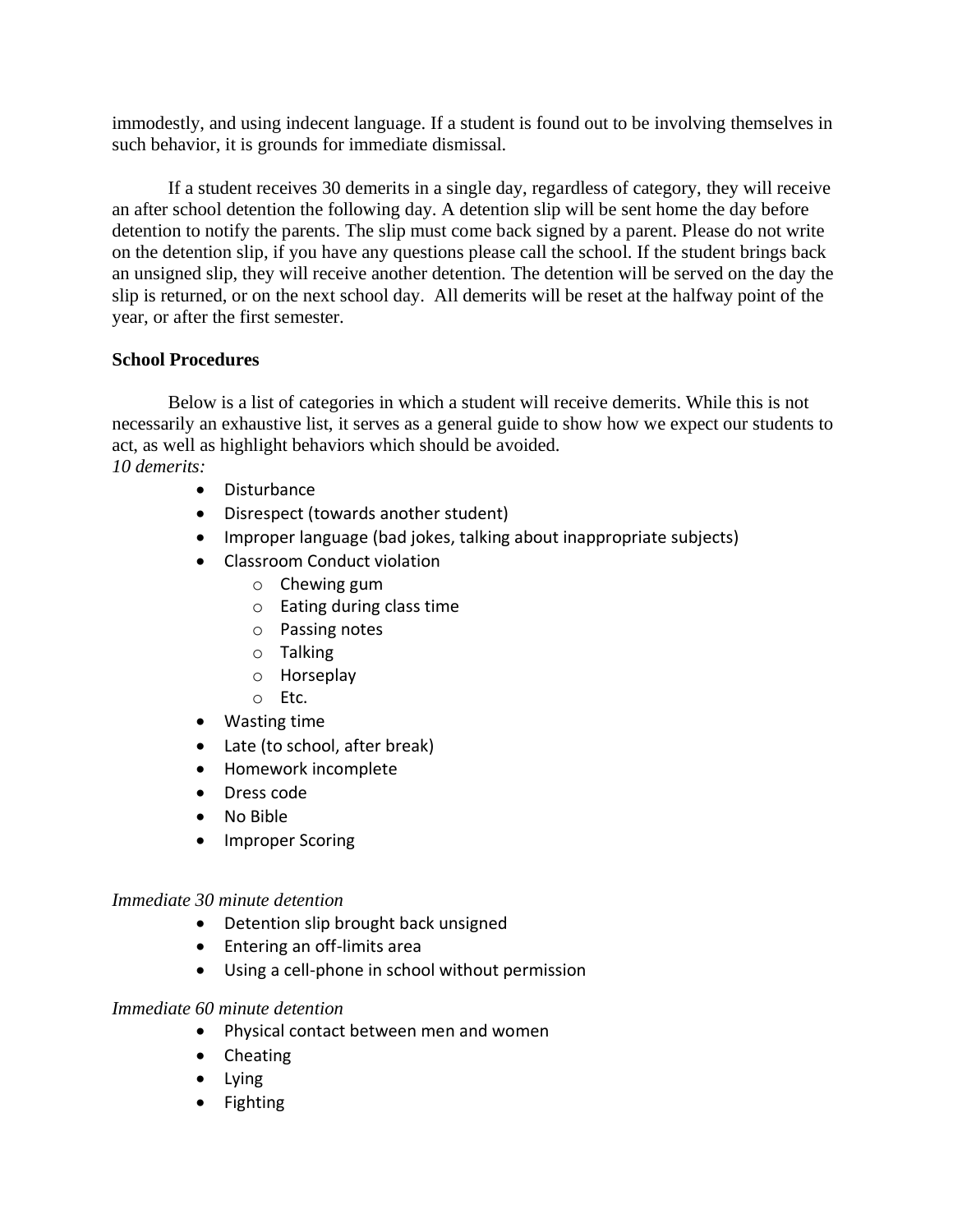• Disrespect towards teacher, supervisor, principal, pastor

## **Dress Code**

It is not possible to design a dress code that will adequately cover every style and variant of clothing. It is for this reason that the student's supervisor will decide concerning matters of questionable dress. Both parents and students are expected to cooperate in this area and respect the supervisor's decision. This area of discernment is avoidable – if you are in question about an article of clothing, do not wear it to school. Let us not allow something as simple as dress to create strife and interfere with our children's education.

### **Boys**

#### Class Dress

Boys must wear a collared shirt (polo or button down) which will be tucked into their pants. Pants will be solid in color, no denim or athletic style pants may be worn for class dress. All pants will be worn with a belt. Neither shirts nor pants should be form-fitting or tight. Sleeves on shirts must come to the mid-bicep of the arm. If a shirt has a logo, it may be worn as long as the logo is no bigger than pocket-sized. All boys Kindergarten  $-5<sup>th</sup>$  grades may where tennis shoes or dress shoes for class dress, those  $6<sup>th</sup>$  grade and up must where dress shoes for class dress. (Boat shoes, or a loafer style shoe is acceptable for class) Ties are required for chapel days. Hair must be neat, above the eyebrows, off the collar and ears, and must be tapered to the hairline. Boys must be clean shaven, with sideburns no longer than mid-ear.

### Gym Dress

Athletic Pants or shorts 1 inch below the bottom of the knee are acceptable for gym dress. Pants must be loose, and may not be jogger style. (Pants must be loose around the ankle)

### **Girls**

#### Class Dress

Girls must wear a modest blouse that is not form-fitting or tight for class dress. The neckline of the shirt should be no longer than 2 finger-widths below the clavicle notch, and must extend below the waistband. No see-through or lace materials should be worn. All tops must have a sleeve that extends at least one hands width below the shoulder. Ladies are to wear skirts, non-form-fitting or tight, which extend to 1 inch below the bottom of the knee while standing *and sitting.* If a skirt has slits, they should be no higher than the knee. All girls Kindergarten – 5<sup>th</sup> grades may where tennis shoes or dress shoes for class dress, those 6<sup>th</sup> grade and up must where dress shoes for class dress. Hair should be kept out of the eyes at all times.

#### Gym Dress

Culottes should be worn for gym class, loose fitting and 1 inch below the knee. Shorts and pants are not acceptable.

# **Miscellaneous**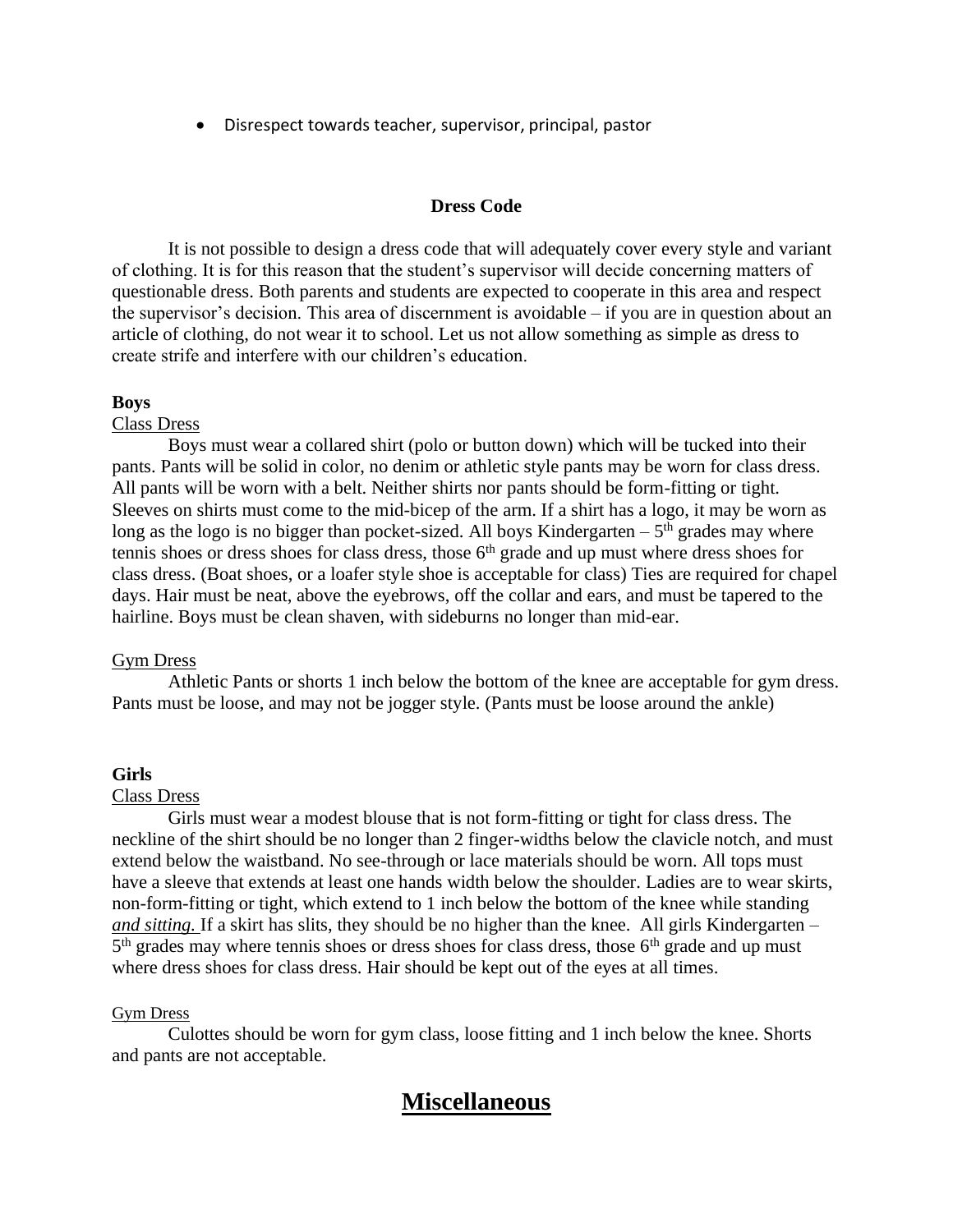# **Arrival and Dismissal of Students**

### **Drop off/ Pick up Area**

Please pull around the church and through the side road by the activities center. Please drop your child off, ensure he has walked through the doors and quickly pull out to allow other parents to drop their child off as well. Never leave your car parked or unattended in the "drop off/ Pick up zone." If you want to park and come in please park in front of the playground.

### **Arrival**

Students may be dropped off no earlier than 7:40 and must be sitting at their desk by 8:00 AM to avoid a late demerit. Any student arriving after 8:05 must have a note stating to the teacher the reason for tardiness. Students dropped off before 7:40 are NOT the responsibility of TCA or its staff and are NOT permitted inside any buildings until a staff member opens the doors at 7:40 AM.

#### **Dismissal**

Students going home by car must be picked up by someone listed as approved for pick up. If a student is being picked up by someone that is not on the approved list please call the church office by 2:45 to add the name to the approved pick up list. School ends at 3:15. Any child not picked up by 3:35 Will receive a \$5 charge to their statement. If a student is not picked up by 4:00 PM an additional \$10 will be charged to their next bill.

#### **Tardiness**

Three unexcused tardy marks per quarter equal an absence. Students who are one or more hour late, or are picked up one or more hour early, will be counted absent for 1/2 day. Absences consequently affect student grades; therefore, parents should view tardiness as a very serious matter. The school will contact parents when 3 Tardies have been earned, thus indicating that an unexcused absence has been merited. When 5 unexcused absences are earned in a semester, the student's final grade will be lowered a percentage point per additional day missed

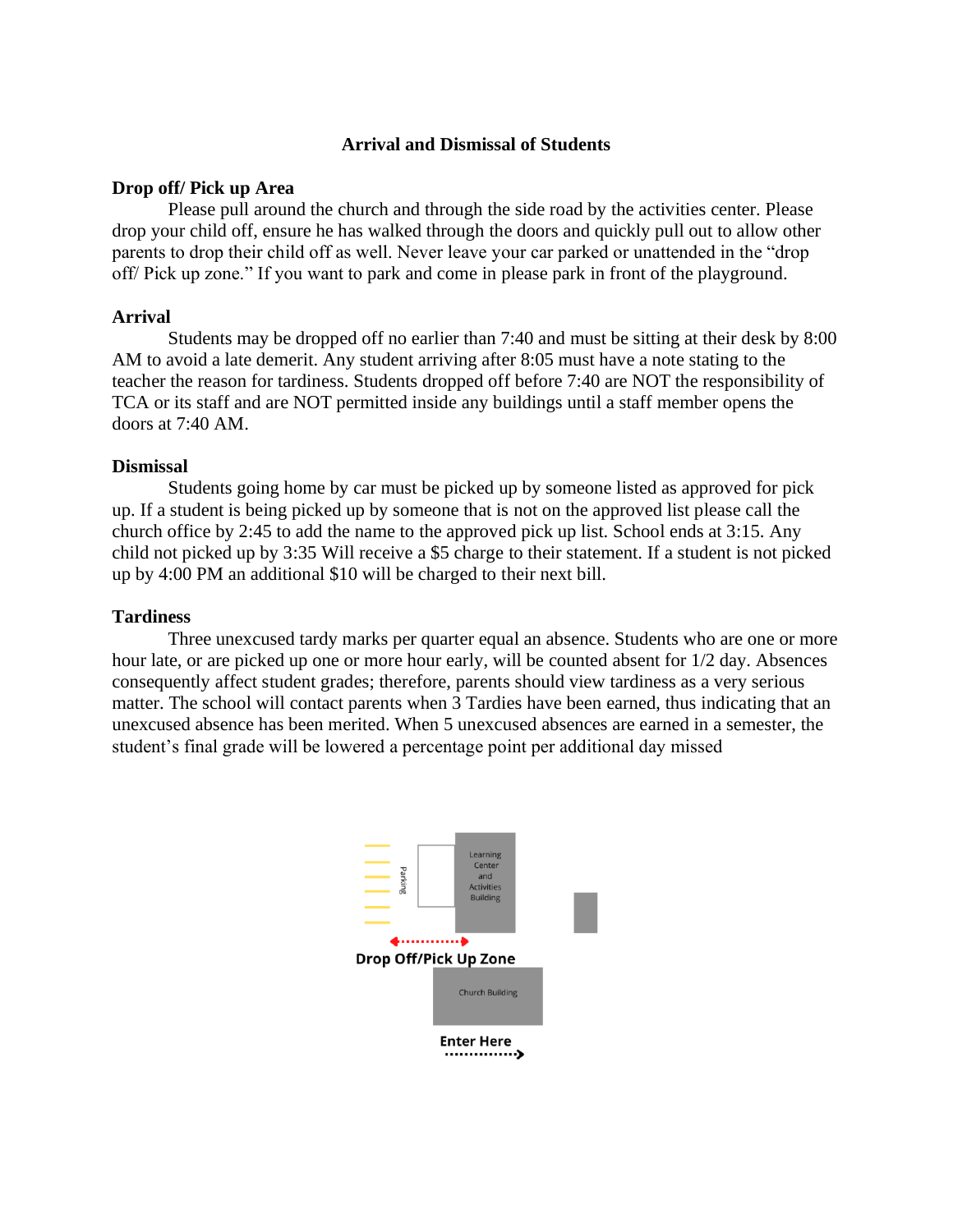### **Birthdays**

You may bring cupcakes, cookies, donuts, or other treats to be eaten during lunch time. Class time is not used for birthday treats. If you plan on bringing treats by please let the school office know in advance.

# **Cars**

It is a privilege to be able to bring a car to school and this privilege may be revoked. All student-driven cars are to be registered with the principal. Each driver should be an example of courteous driving habits. Cars are to remain parked until the student leaves for the day. Use designated parking areas only. Cars are not to be occupied during school hours. Students may not ride alone in cars with students of the opposite gender.

## **Extra-Curricular Activities**

### **Field trips**

Field trips are regarded as an extension of the classroom. All students should dress appropriately consistent with the student dress code unless otherwise directed by the teacher. Location, date, time, and cost will be communicated in writing well in advance of each scheduled trip.

#### **ACE Regional and International Convention**

Students Ages 13 and above are encouraged to enter interscholastic competition at the annual state convention of Accelerated Christian Education held each spring. Because of the nature of convention, eligibility is a little different than that for other activities. To be eligible to compete, in a group or individual events, student must complete their second quarters work on schedule. At the end of the third quarter, eligibility can be lost. All students going to convention must enter at least one individual event and one performance event. First and second place winners are eligible to compete in international convention. Complete details are listed in the Convention Guidelines book in the Learning Center.

Students should learn tremendous lessons in faith, prayer and industriousness as they work and look to the Lord throughout the year to supply funds they need to attend convention.

### **FIRE DRILLS**

Fire drills will be held periodically. It is the responsibility of each student for his own safety and the safety of others to obey the following rules:

- 1. Obey teacher directions for leaving the building.
- 2. Do not talk.
- 3. Move rapidly, but do not run.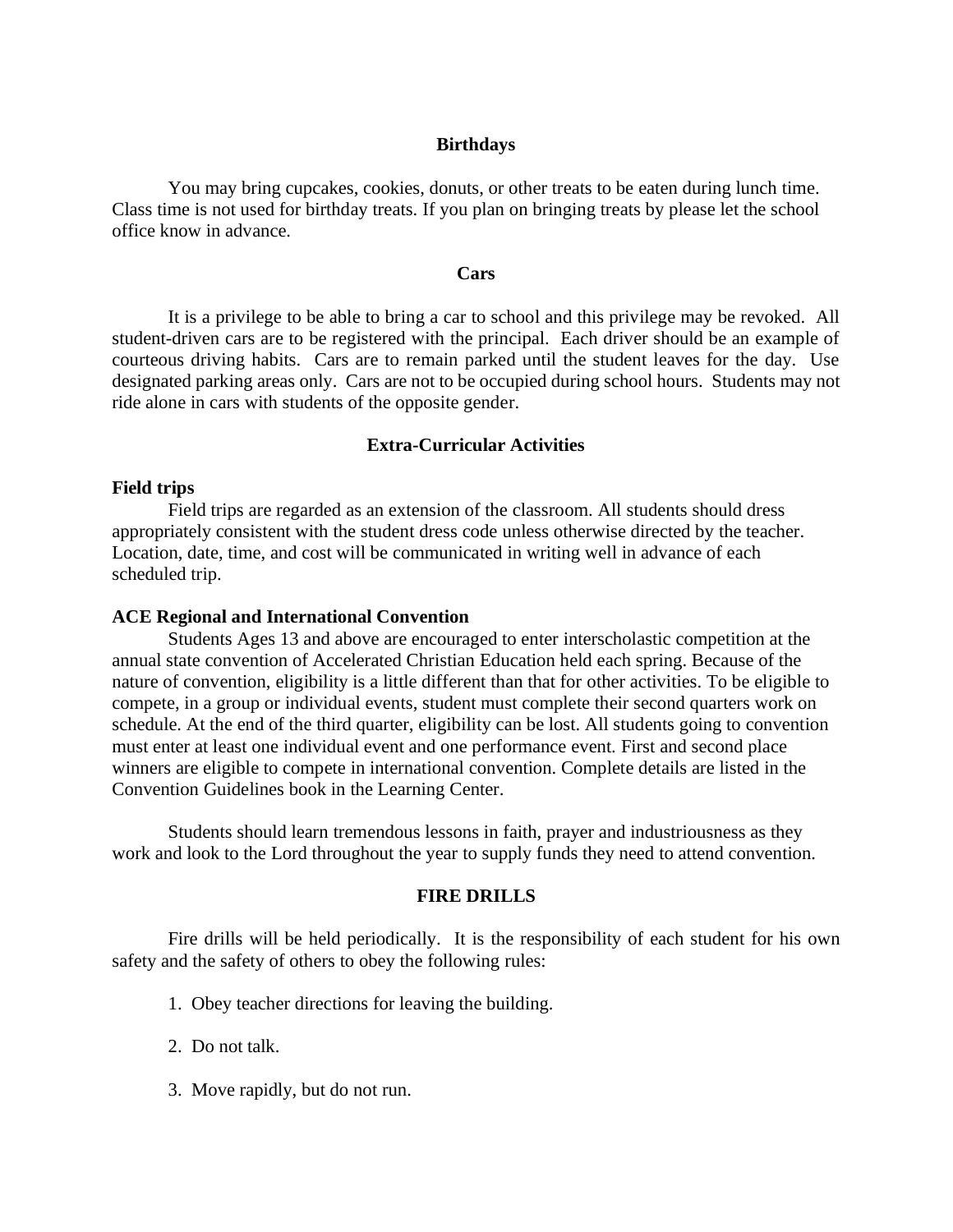## **Fundraising**

Temple Christian Academy endeavors to keep low tuition rate for the benefit of each family. For this reason, we conduct occasional fundraising programs and anticipate each child's and/or parent's participation in helping raise additional funds needed for the designated school projects. Full participation is needed during all fundraising endeavors. The school receives no state or federal assistance and is not supported by any other outside organization.

#### **Lunch**

Students must bring sack lunches daily. A microwave will be available to heat lunch items.

### **Lockers**

Students will be assigned a locker at the beginning of the school year. No one is to go into anyone else's locker for any reason (penalty = one day at-home detention). Gym bags and lunches must be kept in the lockers. No wet coats or boots are to be stored in lockers. Lockers must be opened and closed quietly. NO LOCKS are allowed. Lockers are a privilege granted to the oldest students

### **Prohibited Items**

Please do not bring the following to school: Electronic devices (video games, MP3 players, ipods, etc.); music or game CD's or DVD's, playing cards, glamour type magazines, Hot Rod magazines or weapons of any kind.

The school reserves the right to confiscate any items brought and they are not to be returned. After school or at-home detentions may result.

# **Social Media**

Any posting on social media connect to TCA must be consistent with Parent/ Student Handbook policies, and not portray a negative view of the school, other ministries, or people.

### **Student areas**

Permissible Areas:

- Learning Center/ Activity Building
- Activity Building rest rooms
- Kitchen (\*Microwave Only\*)
- Playground area (Lunch Break, Drop off and Pick up Times only)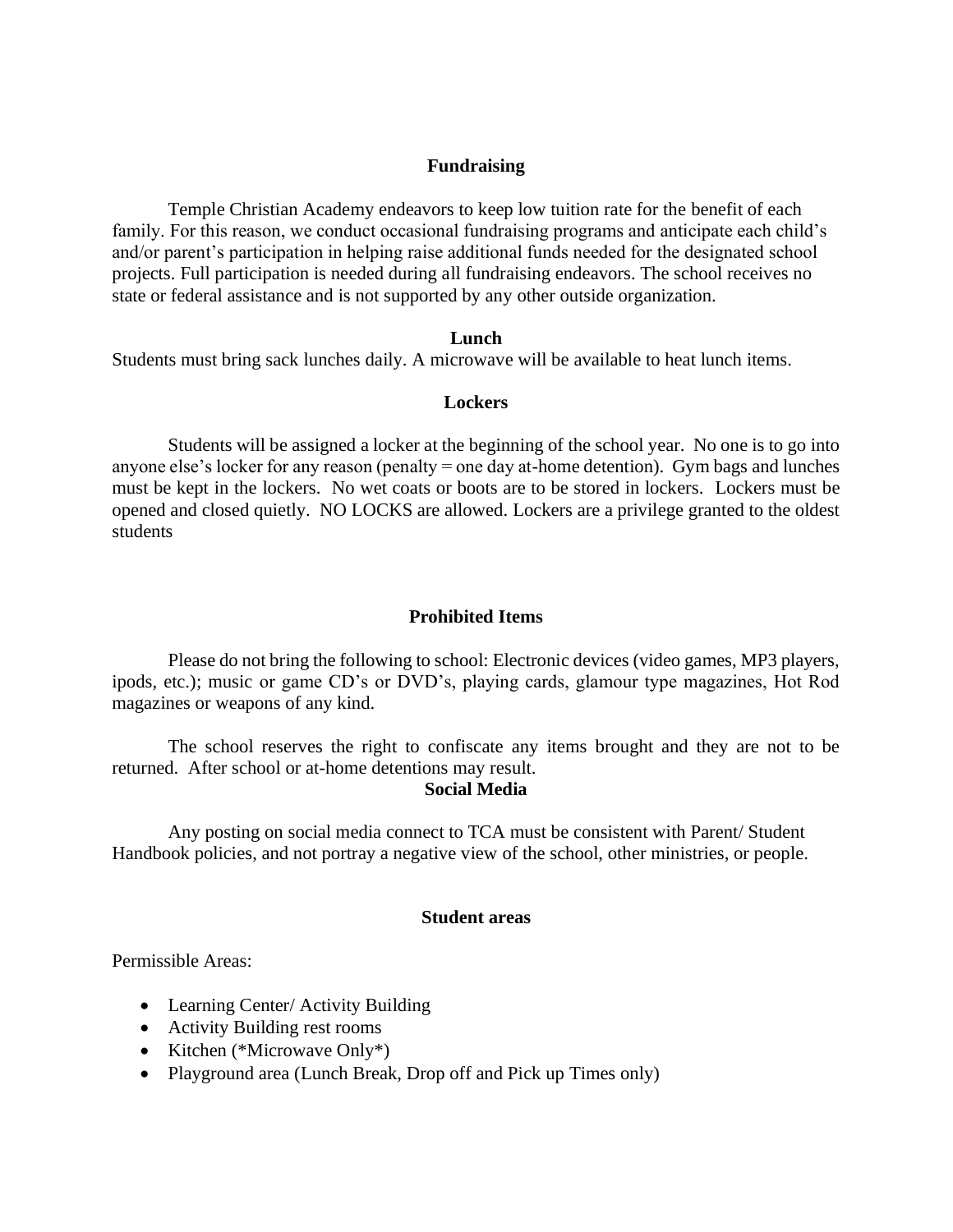Off Limit Areas:

- Church Building (Unless requested by a teacher)
- Behind or beside the Activities Building (example: Stephens Trialer, Drive way on the left. Or Open field on the right)
- Parking Lot
- Upstairs of the activities building (missions apartment, laundry room ect..)
- Vehicles
- Shed

# **Student Health**

## **Medication**

All medication is to be turned in to the classroom teacher. \*Inhalers are considered an exception. No medication brought to school will be given to students without written or phone instructions from physician, parent, or legal guardian. Name of medication, dosage amount, and time to be given should be clearly indicated and must accompany all medication. If your child requires medication during school hours and we do not have signed authorization, it will be necessary for you to stop by and personally give it to him.

# **First Aid**

In the event that a student is seriously injured during the school day, TCA personnel will utilize discretion based on professional training before acting.

• Minor Injuries: Basic first aid treatment is administered by the school offices.

• Major Injuries (large bone fracture, ruptured skin, major bleeding, shock, cardiac arrest, etc.): TCA will utilize 911 services when needed. When this is not necessary, an TCA staff member will transport the student to a local emergency room or urgent care center. Parents will be notified as quickly as possible.

• Illness: Please use discretion in sending any student suspected of illness to school since we do not have facilities to care for such children. Parents will be expected to pick up students who have a fever (99.5 or above), are vomiting, have diarrhea, or show other signs of illness. Students are to be free of fever for 24 hours before returning to school. Students with a communicable disease are ineligible to attend school.

• Emergency Phone Numbers: Please be sure that all contact information is current. It is imperative that we be able to reach you in an emergency. Any time an address or phone number (home or work) is changed, please notify the school office.

# **Immunization**

Oklahoma State laws require that a child must be immunized to Oklahoma State Board of Health regulations before being allowed to enter school. This applies to students transferring into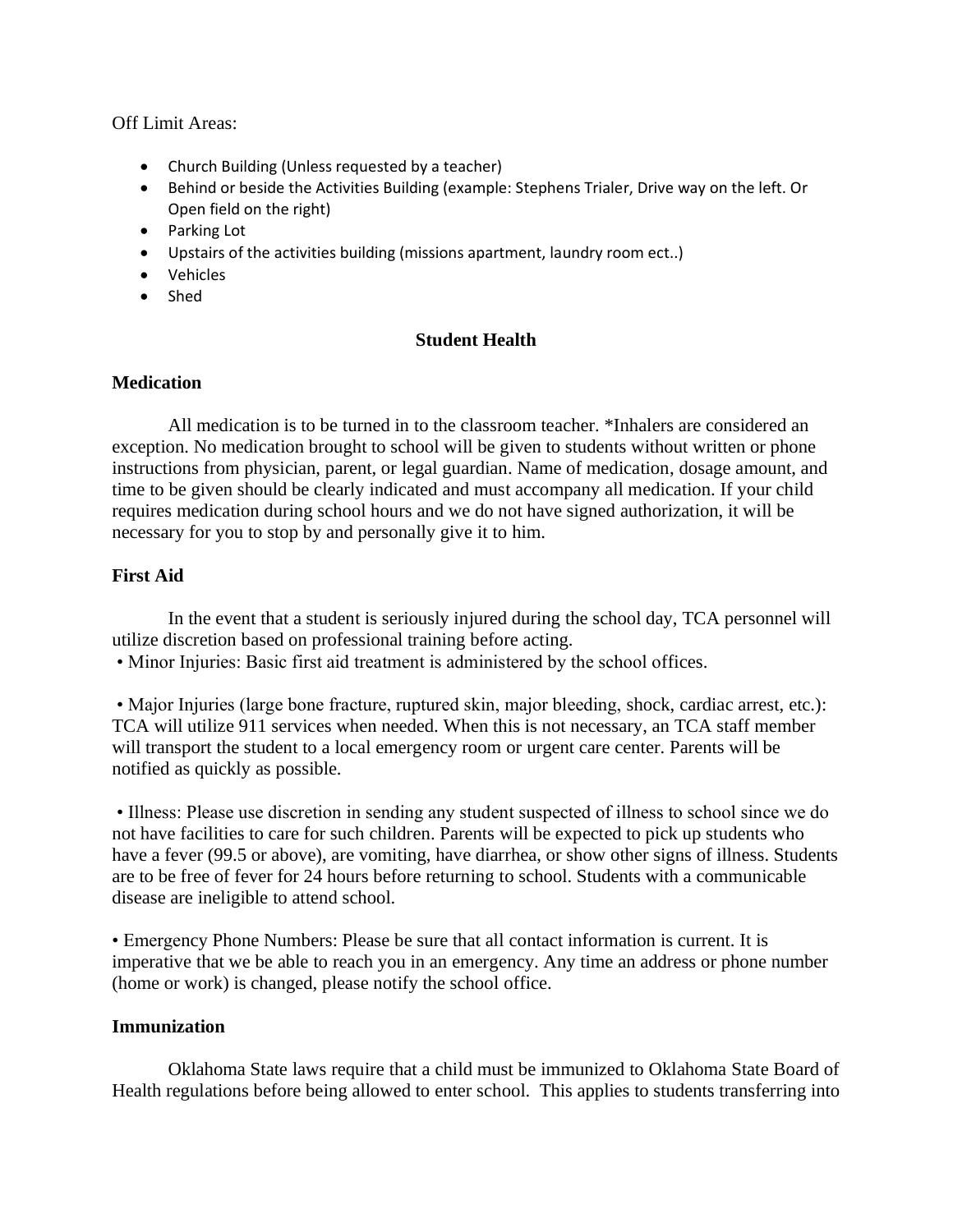our school at any grade level, as well as kindergarteners entering school. Parents are responsible to obtain a copy of the student's immunization record from their child's physician. Students will not be permitted to TCA without a current copy of their immunization records on file. A written statement of exemption from a qualified physician is necessary for any student who does not have the required immunizations.

# **Lice**

In an effort to keep from spreading lice, TCA is obligated to work with parents very closely on this matter. Therefore, the school will take the following steps:

1. Text parents with a student in the classroom where lice are discovered.

2. Call the particular parent whose child has lice to come pick the child up

3. Instruct the parent on proper treatment instructions

4. Other measures deemed necessary by the school will be communicated in individual situations

5. Children will not be permitted to return to school until they have been cleared by an TCA staff member

# **Potty Training**

Children must be completely potty-trained before enrolling at TCA.

# **Student Supplies**

A few essential supplies are listed below. An exhaustive list is not given because supply needs vary from year to year, depending on grade, subjects, and teacher preferences. Supervisors will send home in the summer a list of any other supplies needed in addition to the ones listed below. Please do not bring any extraneous materials. A crowded office can be distracting.

# Kindergarten

- 1. Bible (King James Version)
- 2. Pencils and Erasers
- 3. Scissors
- 4. Liquid glue & glue stick
- 5. Crayons
- 6. Coloring Notebook
- 7. Pillow and Blanket for Quiet Time